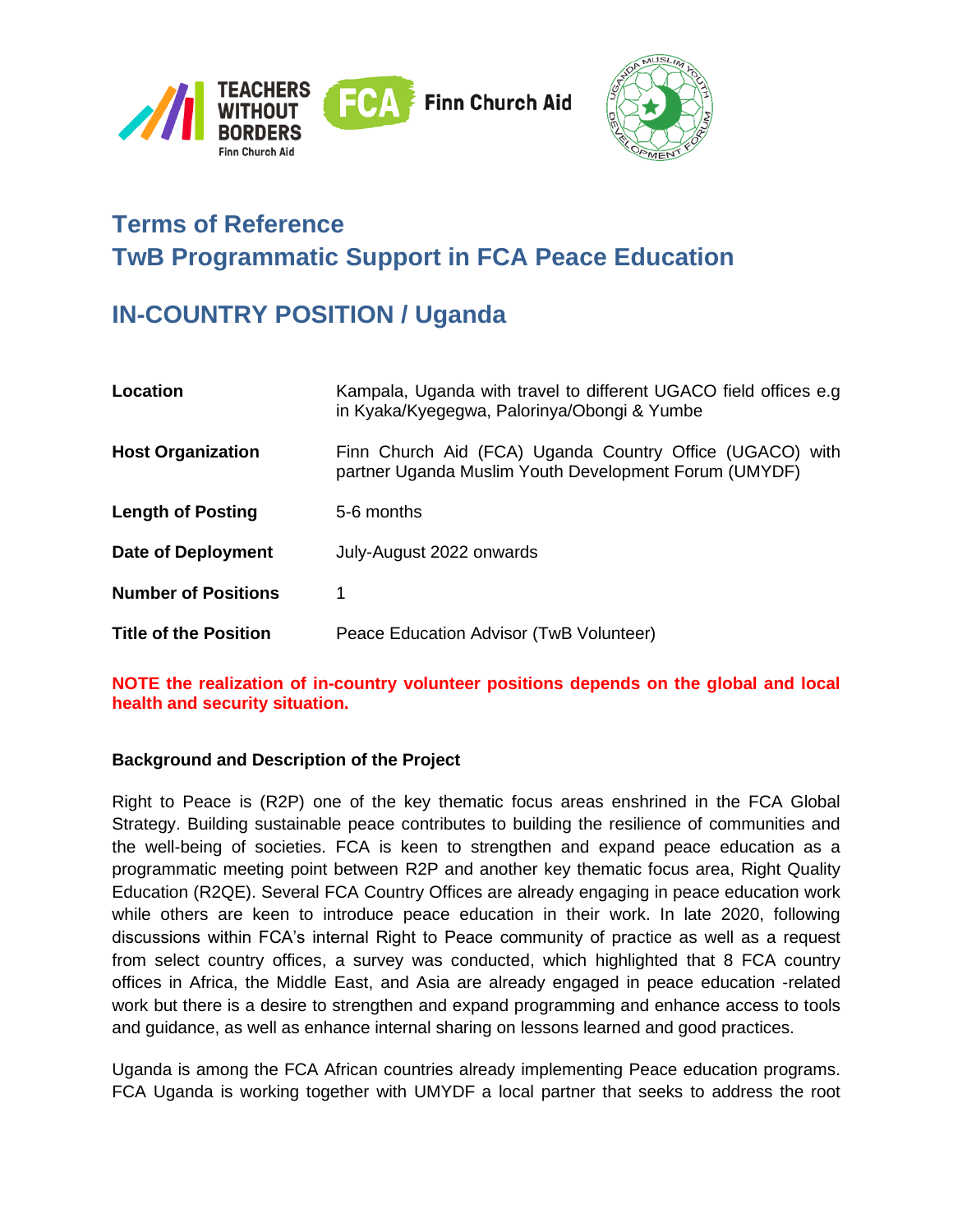



causes and effects of violent conflicts through Education, Research, Dialogue, Advocacy, and Strategic Communications. UMYDF is a Non-profit, Faith-Based (Islamic) Peacebuilding and Development organization that was founded in 2011 by 2 young survivors of the 2010 terrorist attack on the Kyadondo rugby grounds in Kampala.

Currently, FCA together with UMYDF are implementing *Enhancing Civic Engagement and Economic Self-Reliance for Peaceful and Violent-Free Communities in Yumbe and Kampala Districts* **-project***.* The project is being implemented in line with the global FCA peace education programing.

With funding from the United States Institute of Peace and United States Department of State, UMYDF is also implementing *Women Preventing Violent Extremism* -project in Masaka, Kampala and Bugiri Districts as well as *Freedom of Religion and Belief* -project. For 10 years, UMYDF has empowered youth and youth workers through training, exchange programs, research, dialogue, and policy advocacy that has further strengthened youth resilience to recruitment into violent groups. Reaching up to 260,000 youth, and over 10,000 youth workers including religious leaders, business leaders, security actors, political leaders, corrections officers, media practitioners, social workers, and teachers, UMYDF programs have spanned over Uganda, Kenya, Tanzania, Djibouti, and Somalia.

# **TwB Collaboration Purpose**

FCA understands *Peace Education* as a holistic, multidisciplinary, and transformative process that seeks to develop competencies that contribute to nonviolent conflict transformation, respect for human rights, and active participation $1$ .

FCA Uganda is leading a Peace Education pilot from which global FCA peace education programs shall draw lessons to design more concrete interventions. Therefore, UGACO has engaged with Teachers without Borders (TwB) -network and FCA's Right to Peace (R2P) theme on peace education to benefit from the technical and pedagogical expertise of TwB volunteers and gain additional thematic and technical knowledge to develop peace education programming further.

During the pilot initiated in early 2022, TwB education expert has been supporting FCA in developing basic peace education modules for secondary school students in Uganda, where FCA together with its local partner UMYDF has been supporting peace education -related work. The work is done in close consultations and collaboration with FCA UGACO, FCA Service and Accountability Center (SAC), UMYDF as well as teachers in Uganda for the development of Peace Education training materials for secondary school students as well as teachers in

<sup>&</sup>lt;sup>1</sup> Mainstreaming Peace Education – Methodologies, Approaches and Visions: A Practitioner's Manual (2014: 14). Bolding not in the original text.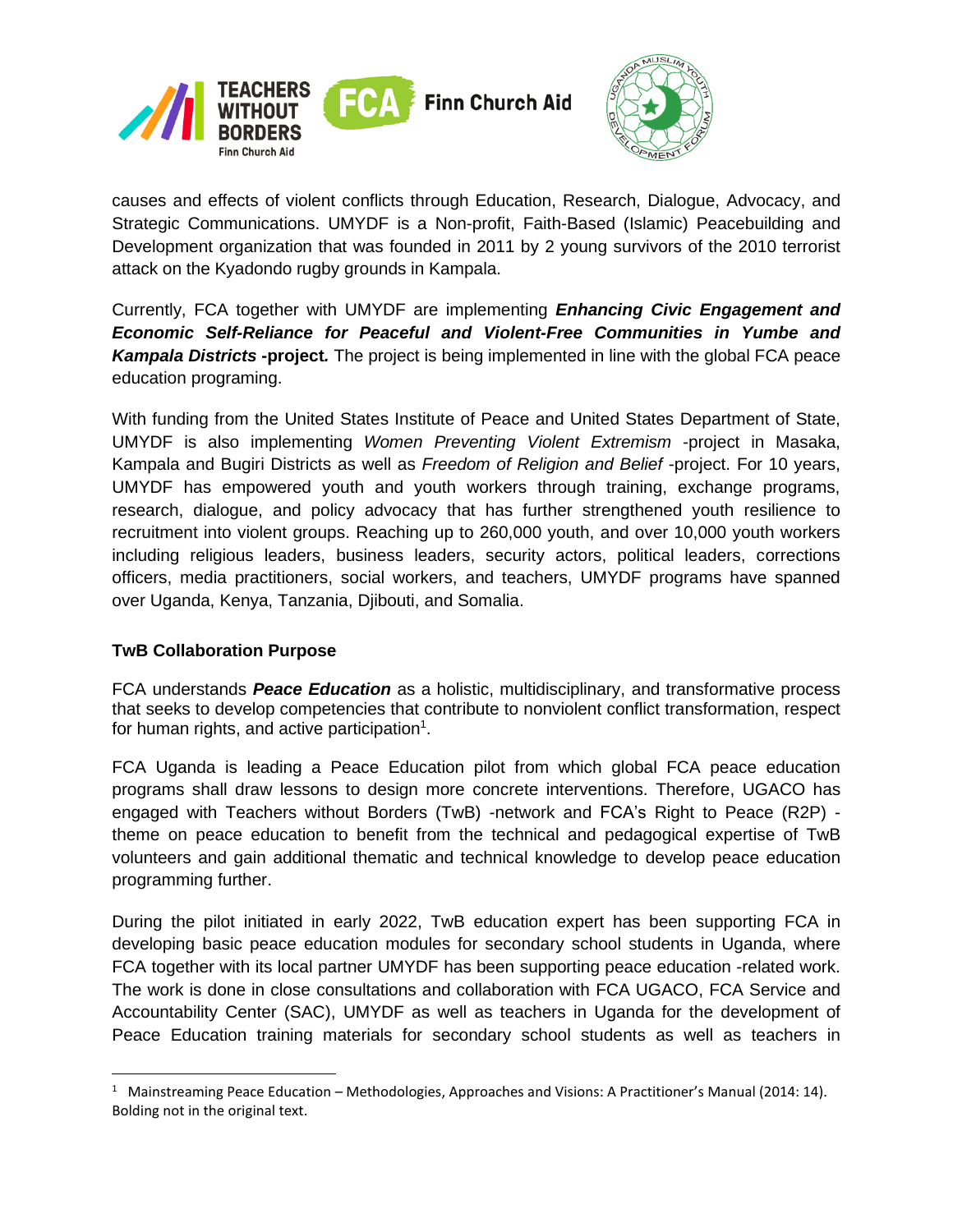



Uganda. The modules are expected to be ready by July 2022. While contexts and related needs differ, these basic modules can be contextualized to different contexts (i.e. for different countries where FCA has a presence) in the subsequent phases.

FCA is now seeking to engage and continue with the existing TwB expertise to roll out the developed peace modules in FCA peace programming at the partner schools involved in the FCA & UMYDF project *Enhancing Civic Engagement and Economic Self-Reliance for Peaceful and Violent-Free Communities in Yumbe and Kampala Districts*. The TwB volunteer will work closely together with UGACO and UMYDF supporting not only FCA's but also the further development of the partner's existing programming.

### **Volunteer's Main Tasks May Include**

- Support the rollout of the peace education modules in FCA & UMYDF project *Enhancing Civic Engagement and Economic Self-Reliance for Peaceful and Violent-Free Communities in Yumbe and Kampala Districts*.
- Provide pedagogical support and guidance for the integration of peace education components into other FCA education programs, in close collaboration with project teams and TwB volunteer colleagues.
- Work collaboratively with FCA and UMYDF staff to design contextualized training tools as well as improve existing Peace Education modules.
- Support in the collection of best practices and lessons learned on peace education, knowledge exchange, and development benefitting FCA's global peace education work.
- Contribute to assessing and offering guidance on the implementation of peace education activities.
- Overall support to the UGACO and UMYDF to strengthen their peace education and peacebuilding programming at local, national, and regional levels through knowledge and experience sharing, e.g. supporting UGACO and UMYDF in advocacy design on peace education.

# **Position-Specific Qualifications and Competencies**

- A Master's Degree in Education and/or minimum of 2 years of teaching experience from Finland
- Demonstrated expertise and experience in peace education
- Expertise and experience in primary and/or secondary education pedagogics
- Experience in developing teaching and learning and/or training material, and in training colleagues are notable assets
- High level of adaptability as changes of plans occur with short notice, due to nature of work and local context
- Background in or familiarity with emergency/humanitarian context is an asset
- Flexibility and ability to work in a challenging environment, with long traveling distances limited access to communications, services, and social interaction